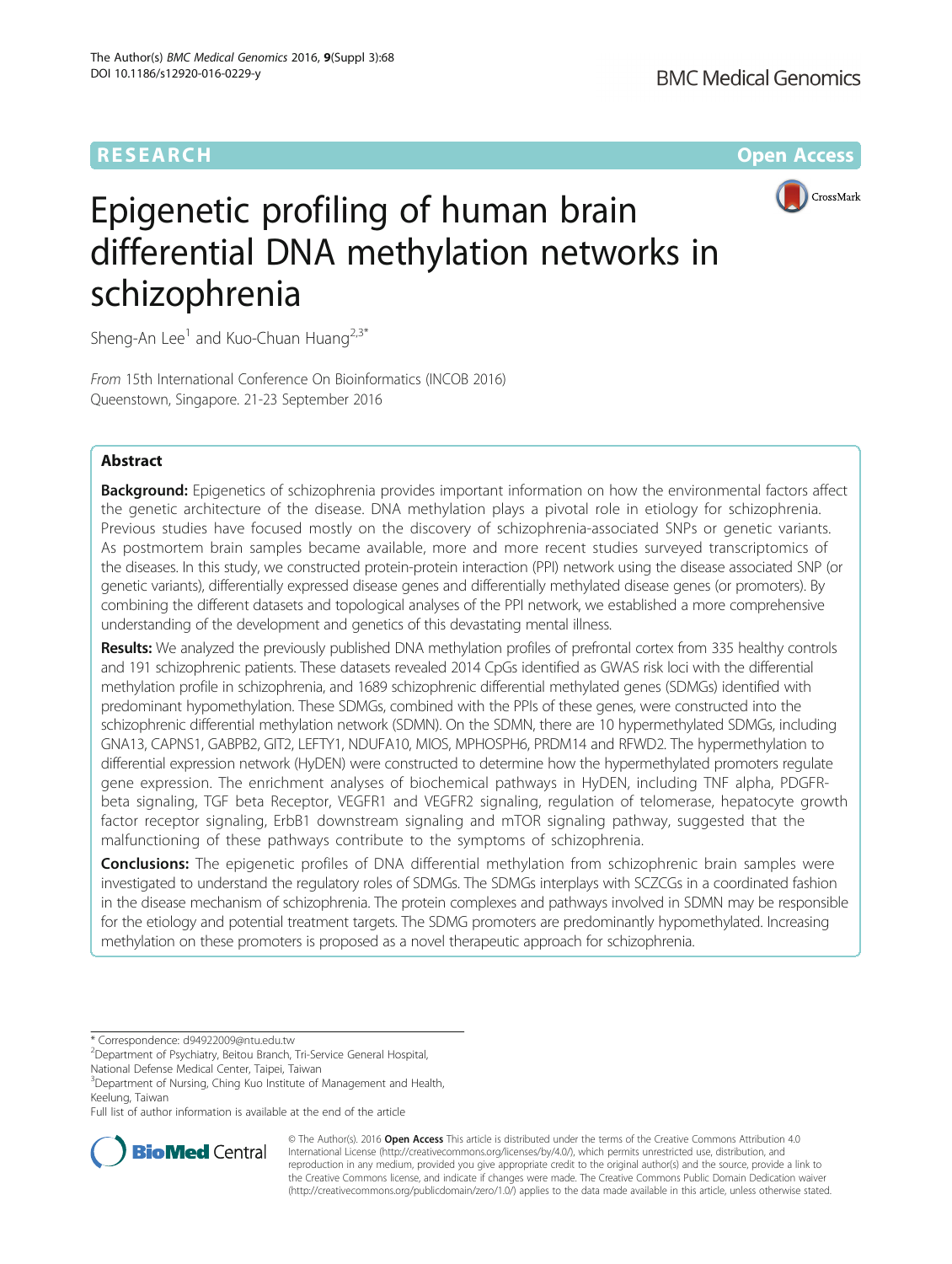## Background

Schizophrenia is a complex mental illness, which is caused by the malfunctioning of many genes. There are multiple neurophysiological causes for its symptoms. Approximately 1008 schizophrenia-related genes have been identified by genetic studies such as GWAS and methods of systems biology, which provides a global view of genetics of the disease [\[1](#page-9-0)]. Besides, in the postmortem brain samples of schizophrenia patients, 4116 schizophrenia marker genes have been found to show different expression patterns [[2\]](#page-9-0). Previous studies have mostly focused on the discovery of schizophreniaassociated SNPs, genetic variants and more recently, gene expression patterns. However, more and more studies started to investigate the differences in epigenetics of schizophrenia patients. Epigenetics can provide important information on how the environment effects the genetic structure of the disease [\[3](#page-9-0)]. By crossreferencing the disease-related SNPs, the differentially expressed genes and the epigenetic changes, we may reveal the insights of schizophrenia etiology.

Methylation of genomic DNA could mediate gene expression. Although there has not been any specific methylated gene patterns identified for schizophrenia, there are significant associations between promoter CG islands (CGIs) hypermethylation vs. the up-regulation of genes, and the hypomethylation vs. the down-regulation of genes [[4\]](#page-9-0). CGIs have been suggested to suppress gene expression by blocking the promoters. There are significant differences between the overall and specific methylation levels of the different tissue samples of schizophrenia [\[5](#page-9-0)]. Recent analyses of the methylation arrays of postmortem brain samples indicated that the hypermethylation of RELN, hypermethylation and down-regulated transcription of SOX10, and hypomethylation of MB-COMT promoters may contribute to the development of schizophrenia [[6\]](#page-9-0). Genes such as COMT and REELIN, as well as a few others in the dopaminergic, serotonergic and GABAergic pathways, have also shown differential methylation profiles in schizophrenia samples [\[7\]](#page-9-0). Differential methylation has been noted in specific schizophrenic candidate gene groups (e.g. RELN, BDNF, COMT, 5-HTT and glutamate receptor genes) [[8](#page-9-0)]. Global hypomethylation has also been noted in schizophrenia patients in experiments with larger sample sizes [[9\]](#page-9-0).

There are also evidences of the environmental factors that altered the methylation of genomic DNA in schizophrenia. Lower LINE-1 methylation in peripheral blood leukocytes has been noted in first-episode schizophrenia patients with histories of childhood trauma [\[10](#page-9-0)]. Genome-wide DNA methylation profiling of peripheral leukocytes conducted with 24 drug-naïve schizophrenic patients and 23 healthy controls showed that methylated CpG sites were in 78.5% of the promotor regions in peripheral blood leukocytes [\[11](#page-9-0)].

The methylation and maintenance of CpG sites is crucial for neuron cell differentiation for the development of synaptic plasticity, learning ability and memory. Promotor hypermethylation of candidate genes in neurons is associated with transcriptional down-regulation of the corresponding mRNAs in postmortem studies of schizophrenia [[12\]](#page-9-0). Differences in epigenetic patterns may contribute to phenotypic variations and disease susceptibilities [[13\]](#page-9-0). Previous studies were mostly done on mouse models or stem cell lines [\[14](#page-9-0), [15](#page-10-0)]. Nonetheless, a vast amount of methylation arrays of postmortem human brains have been released recently [\[16](#page-10-0), [17](#page-10-0)]. These latest advances may implicate the importance of methylation patterns in schizophrenic patients. Most studies of gene methylation of mental diseases focused on the differential methylation patterns of genes. Little has been done on the correlations of differentially methylated genes and the expression of target gene.

Recent researches of schizophrenia tried to combine the methylation profiles of susceptible genes with network biology analyses. There are many studies attempted to locate differentially expressed schizophrenic genes on protein-protein interaction (PPI) networks and related pathways [\[2](#page-9-0), [18](#page-10-0)–[21\]](#page-10-0). Differentially expressed disease genes from postmortem brain samples of schizophrenia provide an overview of the disease maker genes. The analyses of disease PPI networks, the underlying pathways and protein complexes may construct a backbone for developing potential treatment strategy of the disease. Topologically and functionally important genes on the PPI networks may be seen as potential drug targets [\[19\]](#page-10-0).

This study used a network biology approach to analyzed previous published DNA methylation profiles of the prefrontal cortex of 335 healthy controls and 191 schizophrenic patients [[16\]](#page-10-0). In this dataset, there included 2104 CpGs identified as GWAS risk loci with differential methylation profile in schizophrenia [\[16](#page-10-0)]. Analyses of DNA methylation identified potential biological processes that regulate gene expression and contribute to disease mechanisms. We constructed the differential methylation and expression networks to interactions of methylated genes. Therefore, large scale analyses for differential methylation of schizophrenic susceptible genes were conducted and integrated with the differential expression data of schizophrenic susceptible genes to build the methylation–to-expression genetic network. The network explored the epigenetic mechanism of schizophrenic methylation networks, differential methylation pathways, complexes and corresponding biological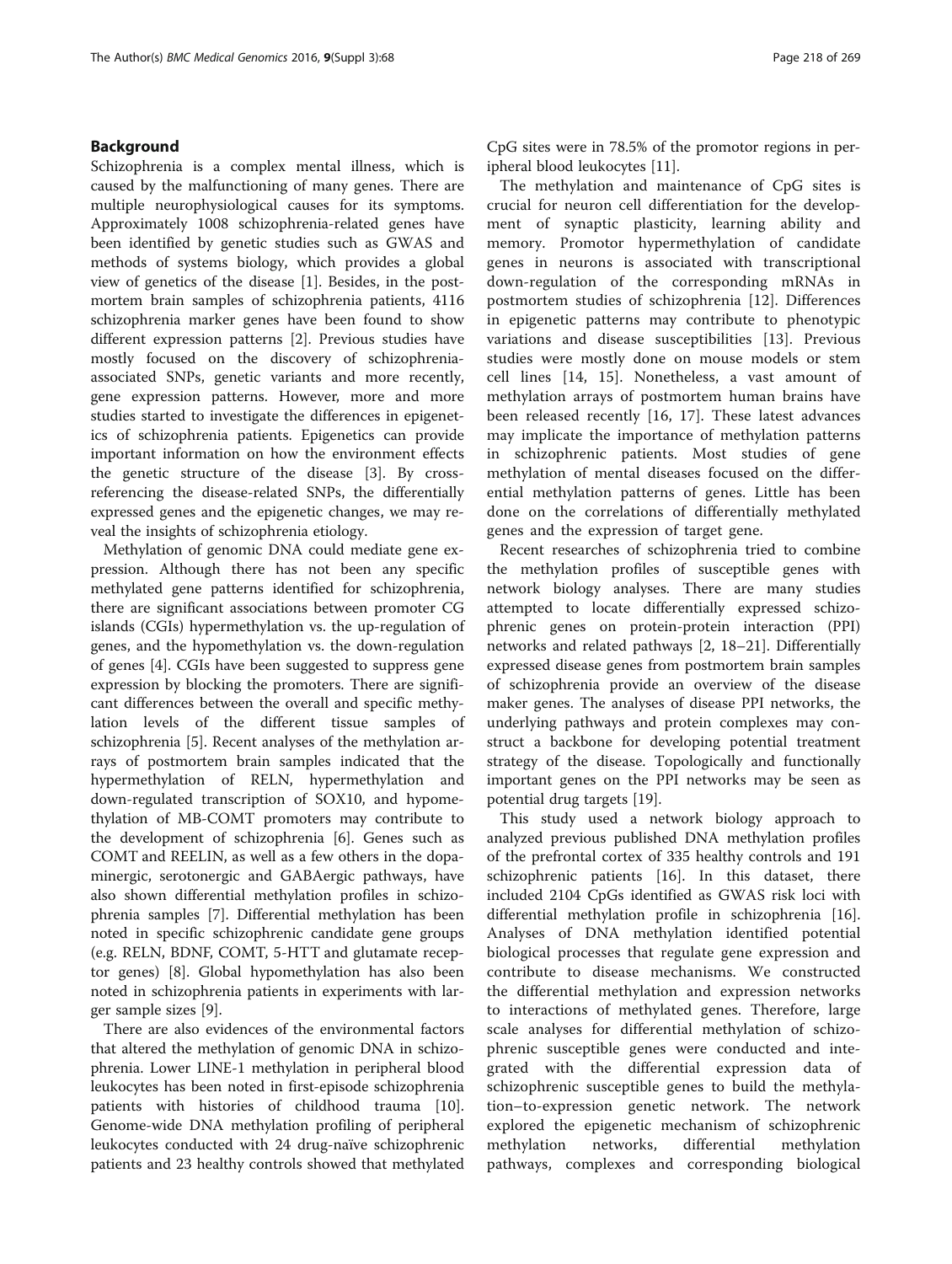functions. The genetic, epigenetic and transcriptomic information was integrated to give a comprehensive overview of schizophrenia.

#### Methods

### Selection of significant genes with differential methylation

We downloaded published DNA methylation profiles of prefrontal cortex of 335 healthy controls and 191 schizophrenic patients from [http://www.nature.com/](http://www.nature.com/neuro/journal/v19/n1/extref/nn.4181-S12.csv) [neuro/journal/v19/n1/extref/nn.4181-S12.csv,](http://www.nature.com/neuro/journal/v19/n1/extref/nn.4181-S12.csv) with permission from Macmillan Publishers Ltd: Nature Neuroscience, Jaffe et al. [\[16](#page-10-0)], copyright 2016. The list compares differentially methylated CpGs of patients with schizophrenia to adult healthy controls. Methylated genes were identified in the brain samples from the NIMH Brain Tissue Collection at the National Institutes of Health, the Offices of the Chief Medical Examiners of Columbia and the Commonwealth of Virginia, Northern District. DNA methylation was assessed using the Illumina HumanMethylation450 (450 k) microarray, which measures CpG methylation across >485,000 probes covering 99% of Ref-Seq gene promoters.

Schizophrenia differential methylation analysis was made among 335 patients with schizophrenia diagnosed by DSM-IV and 191 controls. A Chi-squared test  $(df = 1)$ was performed to determine difference methylation significance. Hyper- or hypomethylation genes were calculated by moderated t-statistic values from 2104 CpGs. 1689 schizophrenic differential methylation genes (SDMGs) were selected. There were 688 differential methylated promotors, in which there were 16 hypermethylation promotors and 672 hypomethylation promotors.

The differentially expressed genes were collected from different schizophrenic candidate genes (SCZCGs) of differential expression gene databases from Huang, et al. [[18\]](#page-10-0), Huang, et al. [\[2](#page-9-0)] and Wu, et al. [\[22](#page-10-0)]. The significant differentially expressed transcripts with over- or under-expressed genes in the brain samples were selected by comparing the schizophrenia and control samples with Student t-tests. The corresponding  $t$ -test calculated the  $p$ -value for each gene. The genes with a  $p$ -value <0.05 were defined as SCZCGs. There are 615 over-expression genes and 1010 under-expression genes in SCZCGs. By exclusion of missing official symbols, a total of 1538 differential expression genes were selected for analysis.

For obtaining potentially involved pathways in schizophrenia, the pathway enrichment analysis of the significant differentially expressed genes are prioritized and the significance of corresponding pathways is ranked by  $p$ -value with FDR less than 0.05 using fdrtool [[23\]](#page-10-0).

Differential genetic methylation network in schizophrenia The schizophrenic differential methylation network (SDMN) was constructed for the comprehensive view of methylation profile in schizophrenia. The SDMN was generated by query-query protein-protein interaction (QQPPI) [[24\]](#page-10-0) and genetic interactions of SDMGs was recorded in version 8 of the Pathway Commons Database [[25\]](#page-10-0). Pathway Commons Database [\[25\]](#page-10-0) which collects BIND [\[26](#page-10-0)], BioGRID [\[27\]](#page-10-0), CTD [\[28\]](#page-10-0), DIP [\[29](#page-10-0)], HPRD [\[30\]](#page-10-0), HumanCyc [[31\]](#page-10-0), IntAct [[32](#page-10-0)], KEGG [\[33](#page-10-0)], NetPath [[34\]](#page-10-0), PANTHER [\[35](#page-10-0)], PhosphoSitePlus [\[36](#page-10-0)], PID [[37\]](#page-10-0), Reactome [[38](#page-10-0)], SMPDB [[39\]](#page-10-0), TRANSFAC [\[40](#page-10-0)], MiRTarBase [[41\]](#page-10-0), DrugBank [[42](#page-10-0)], Recon 2 [\[43](#page-10-0)], and WikiPathways databases [[44\]](#page-10-0) contain 34,661 molecular pathways.

The regulatory interactions and potential pathways of genes were investigated for understanding the disease mechanism of schizophrenia. To explore the modulation and regulatory relationships between the schizophrenic hypermethylated promotors and the differential expression genes, we identified the hypermethylated promotors and the Level 1 PPIs of SCZCGs to constructe the hypermethylation to differential expression network (HyDEN).

Exploration of methylation profile and potential pathways The biological features of schizophrenic methylation profile were discussed in this study. With the modularity of clique, complex and enrichment analysis of pathway, the bioinformatics analyses were performed for (a) the understanding of methylation profile interacted with differential gene expression in schizophrenia, (b) the discovery of potential cliques, complexes and involving pathways from enrichment analysis of SDMN, and (c) the evaluation of shared disease markers for schizophrenia and other major psychiatric disorders from PsyGeNET [\[45](#page-10-0)].

The clique and complex analysis was performed with data of the CORUM database [[46\]](#page-10-0) which has a collection of experimentally verified mammalian protein complexes to reveal the corresponding cliques complexes from SDMN. The interaction networks were generated by Cytoscape [[47](#page-10-0)]. The pathway enrichment analysis was performed by Integrated Pathway Resources, Analysis and Visualization System (iPAVS) [\[48](#page-10-0)]. It is an integrated biological pathway database designed to support pathway discovery in systems biology research of schizophrenia. The analytic flowchart of this study is shown as Fig. [1](#page-3-0).

#### Results

# Schizophrenic genes with differential methylation and expression

There are 1689 SDMGs with  $p$ -value <0.05 identified as listed in Additional file [1](#page-9-0). The SDMGs and SCZCGs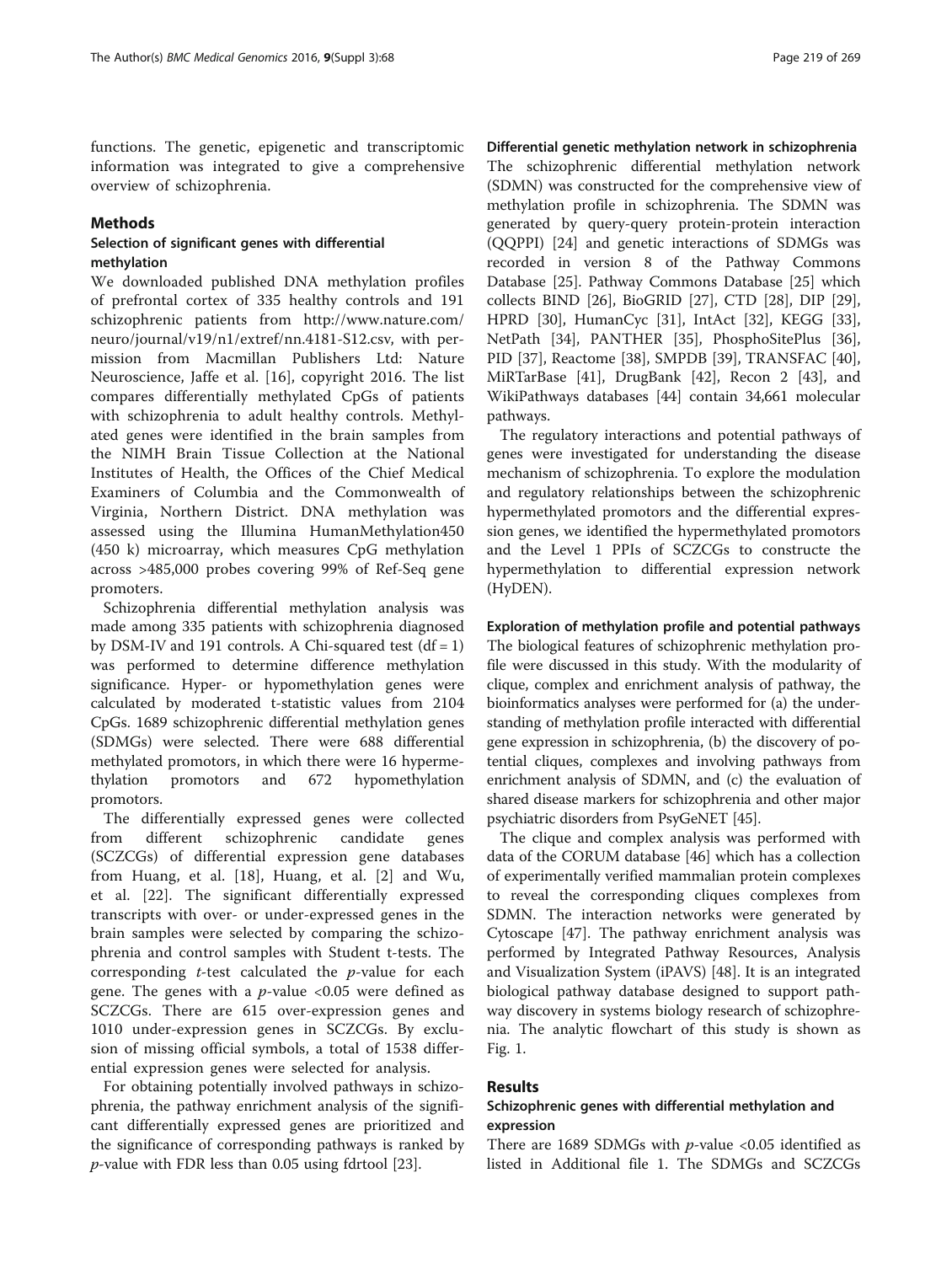<span id="page-3-0"></span>

have 123 overlapped genes. The result illustrates the differential methylation and expression gene profile for schizophrenia (Additional file [1\)](#page-9-0).

There are 688 (39.6%) genes (16 hypermethylation/ 672 hypomethylation, ratio 2.38%) differentially methylated in promotor regions from 1869 schizophrenic differentially methylated genes. 639 (36.9%) genes (24 hypermethylation/615 hypomethylation, ratio 3.90%) are differentially methylated in introns. 481 (27.7%) genes (23 hypermethylation/458 hypomethylation, ratio 5.02%) are differentially methylated in exons. The Venn diagram revealed that the most differential methylation genes are in promotor regions (39.6%) and least differentially methylated in exons (27.7%) of the schizophrenic methylation profile on specific gene location. The very different methylation profile in promotor regions may an etiology of schizophrenia. Previous studies have shown evidences of DNA methylation profile of several common genetic loci in schizophrenia. In this study, the hypomethylation of promotors was involved in schizophrenia. There is one gene (DAAM1) which was hypermethylated throughout promotors, introns and exons. The Venn diagram is shown as Fig. [2](#page-4-0).

#### Topological analysis of SDMN

The schizophrenic differential methylation network (SDMN) was generated by QQPPI and genetic interactions in Pathway Commons Database of SDMGs. Among SDMGs, there were 10 hypermethylated genes in SDMN including GNA13, CAPNS1, GABPB2, GIT2, LEFTY1, NDUFA10, MIOS, MPHOSPH6, PRDM14 and RFWD2. The hypermethylated genes are distributed throughout the SDMN and might be important in the regulatory inhibition of gene expression in schizophrenia. The inferring interaction network is shown in Fig. [3](#page-5-0).

The 10 schizophrenic hypermethylated genes discovered by SDMN are associated with biological functions such as cell structure, energy metabolism, mitochondrial function, GABA metabolism, signaling transduction and zinc fingers. These schizophrenic hypermethylated genes may have vital roles in the etiology of schizophrenia. For example, GNA13, a candidate disease marker of schizophrenia according to GWAS studies [\[49\]](#page-10-0), effects brain microstructure and maintenance of the white matter. It plays a crucial role for G-protein signaling and neurodevelopment [\[50\]](#page-10-0). Expression of CAPNS1 gene with signal transductions of calcium-dependent activity changes in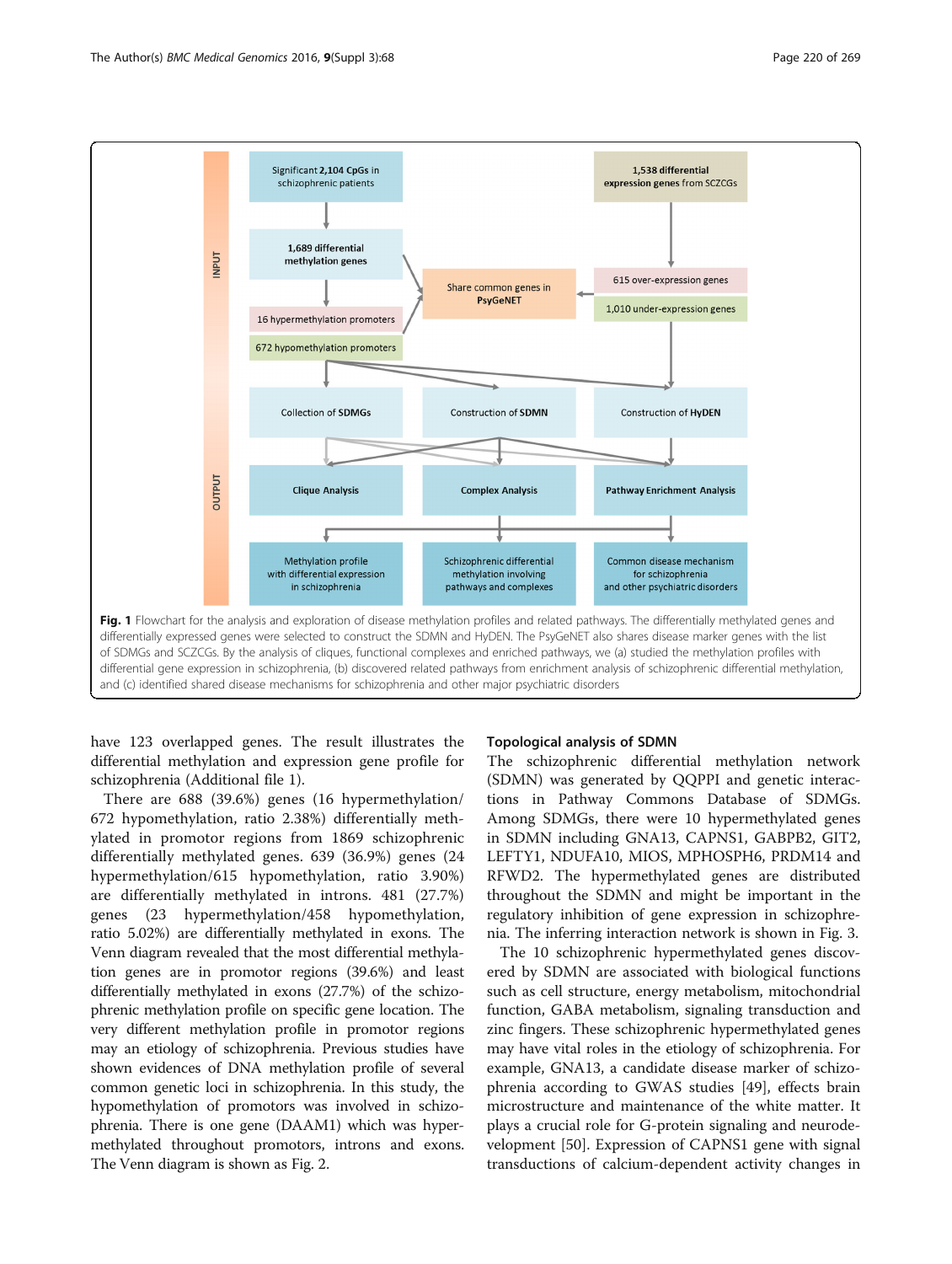<span id="page-4-0"></span>

than one regions are 23 (intron and promoter), 23 (intron and exon) and 26 (promoter and exon), respectively. DAAM1 is differentially

methylated is in promoter, intron and exon regions

schizophrenia [\[51](#page-10-0), [52](#page-10-0)]. It also significantly contributes to platelet activity and thrombosis [[53\]](#page-10-0), which may contribute to the increased risk of thrombogenesis in schizophrenic patients [[2\]](#page-9-0). From the interaction aspect of neurotransmission, calpain-mediated break down of fGAD65 results in decreased level of the GABA synthesis which leads to reduced GABA neurotransmission [[54\]](#page-10-0). The mTOR has a role mediated by Wnt signaling pathway in the neuropathology of schizophrenia [\[55](#page-10-0)]. LEFTY1 gene encodes a member of the TGF-β family of proteins. Genetic variants in TGFB1 gene affect susceptibility to schizophrenia. TGF-β signaling might be a valid link contributing to schizophrenia patients [\[56](#page-10-0), [57](#page-10-0)]. NDUFA10 has been contributed to the abnormalities of mitochondrial function in schizophrenia [\[58](#page-10-0)]. Also, the change of mitochondrial gene in respiratory electron transport chain responses to the exposure of antipsychotics [[59](#page-10-0)].

Previous studies have validated the relationships between the hypermethylated genes and schizophrenia, yet, little is known about how methylation profile modulate the disease phenotype. With the analysis of SDMN, we could investigate the relationship between the hypermethylated genes and epigenetic mechanism in which the future experimental validation were needed. It may be one of the major disease mechanisms of schizophrenia.

The following hypermethylated genes are associated to schizophrenia susceptibility for the first time in this study, and have not been experimentally validated.

PRDM14, a member of PRDM family and zinc finger proteins involving transcriptional regulators decrease [[60\]](#page-10-0). Another gene, RFWD2 (COP1) is a cancer suppressor and effects human β-Cell Insulin Secretion [\[61](#page-10-0)]. Loss of COP1 expression may contribute to tumorigenesis and regulate the expression of tumor suppressor TP53 [[18, 62](#page-10-0), [63\]](#page-10-0). RFWD2 may indirectly influence the etiology for schizophrenia. MPHOSPH6 is related to the pathways in Sertoli-Sertoli Cell Junction Dynamics and Deadenylation-dependent mRNA decay; it is in a RNA exosome complex and is genomewide associated with SNP clusters in schizophrenia [[64](#page-10-0)]. MPHOSPH6 also interacts with TP53, which has imporatnt biological functions in schizophrenia pathology [[65\]](#page-10-0). GABPB2 has not yet established relationships with schizophrenia. However, GABPB2 may be involved in the nuclear control of mitochondrial function which is important to the pathogenesis for schizophrenia [[2](#page-9-0)]. The above genes not only influence the genetic methylation levels, but also the gene expression.

# Hypermethylated genes interact with differential expression network (HyDEN)

The DNA hypermethylation could disable the gene function and decrease the gene expression level in many disease mechanisms, hence the relatioships between hypermethylated genes and differential expression was studied. All hypermethylated genes (or promoters) were collected and constructed into the HyDEN with the Level 1 PPIs of the encoded proteins.

The interactions in HyDEN may implicate important regulation mechanisms in schizophrenia. In Fig. [4,](#page-6-0) the schizophrenic hypermethylated genes (yellow colored) linked to differential expression genes (red colored for over-expressed and green colored for under-expressed). The figure indicates the majority of hypermethylated genes are linked to under-expression of schizophrenic candidate genes. Only MPHOSPH6 interacts with overexpressed RPS14. The HyDEN is composed of the hypermethylated genes in promotor regions and the interacting SCZCGs. Hypermethylated genes including RAMP1, CDK13 and PHACTR3, suppressed the expression of ATF3. Hypermethylated gene GABPB2 suppressed the expression of SEZ6L2, GLA, PRKACA and MAGED2. Hypermethylated gene CAPNS1 suppressed APEX1. From the perspective of genetic interactions of DNA methylation and gene expression, HyDEN may have demonstrated the core disease mechanism of schizophrenia.

# Biological pathways with differentially methylated schizophrenic genes

Based on the topological analysis, the pathway enrichment analysis and underlying biological functions from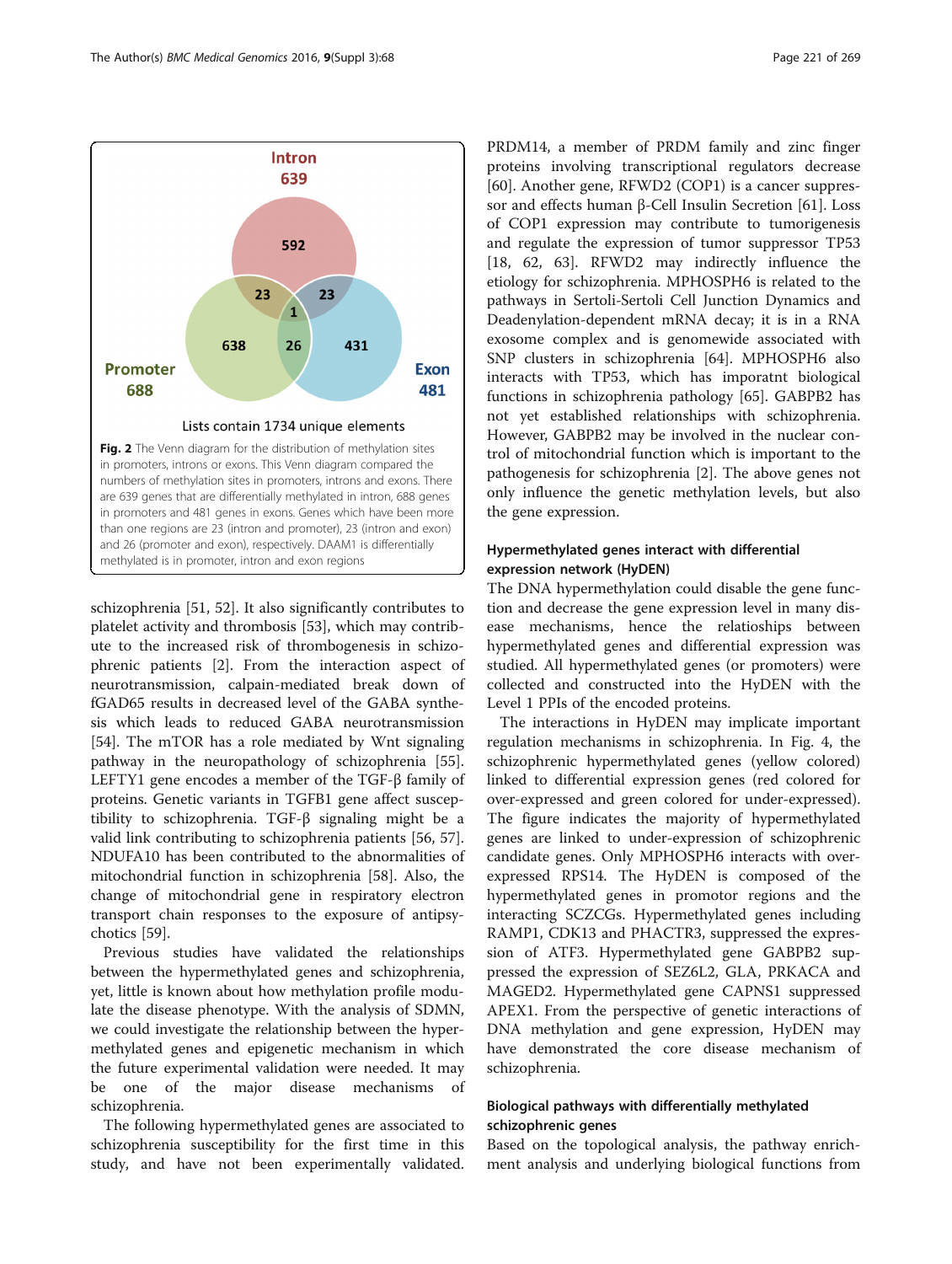<span id="page-5-0"></span>

differential methylation profile are proposed. There are 8510 pathways (out of the 34,661 pathways listed in Pathway Commons Database) which contain SDMGs.

There are 29 corresponding pathways with FDR-adjust  $p$ -value <0.05 found in enrichment analysis from SDMGs which may implicate the underlying disease mechanisms and characteristics for schizophrenia under the regulatory role of SDMGs. Top ranked pathways with FDR *p*-value <0.05 are TGF\_beta\_receptor, Pyrimidine metabolism, metabolic pathways, WNT pathway, folate biosynthesis, nicotinate and nicotinamide metabolism and purine metabolism. The pathway enrichment analysis may indicate the biological functions influenced by SDMGs. It could reveal the potential disease mechanism and novel therapeutic strategy for schizophrenia. These pathways are listed in Additional file [2](#page-9-0)\_A. In order to explore the mechanism influenced by methylated promotors, the enriched pathways are listed in

Additional file [2\\_](#page-9-0)B. For the investigation of how hypermethylating SDMGs regulate the corresponding pathways, the enriched pathways influenced by the hypermethylating SDMGs with Level 1 PPIs are listed in Additional file [2](#page-9-0)\_C.

The top ranked pathways in Additional file [2\\_](#page-9-0)C, such as TNF alpha, PDGFR-beta signaling, TGF beta Receptor, VEGFR1 and VEGFR2 signaling, regulation of telomerase, hepatocyte growth factor receptor signaling, ErbB1 downstream signaling and mTOR signaling pathways, may be the key players in the symptoms of schizophrenia. Among these pathways, tumor necrosis factor alpha (TNF-α) is a cytokine product. Its primary role is the regulation of immune cells with biological functions of apoptotic cell death, and inhibition of tumorigenesis and viral replication. Dysregulation of TNF-α production may causes negative symptoms of psychosis and schizophrenia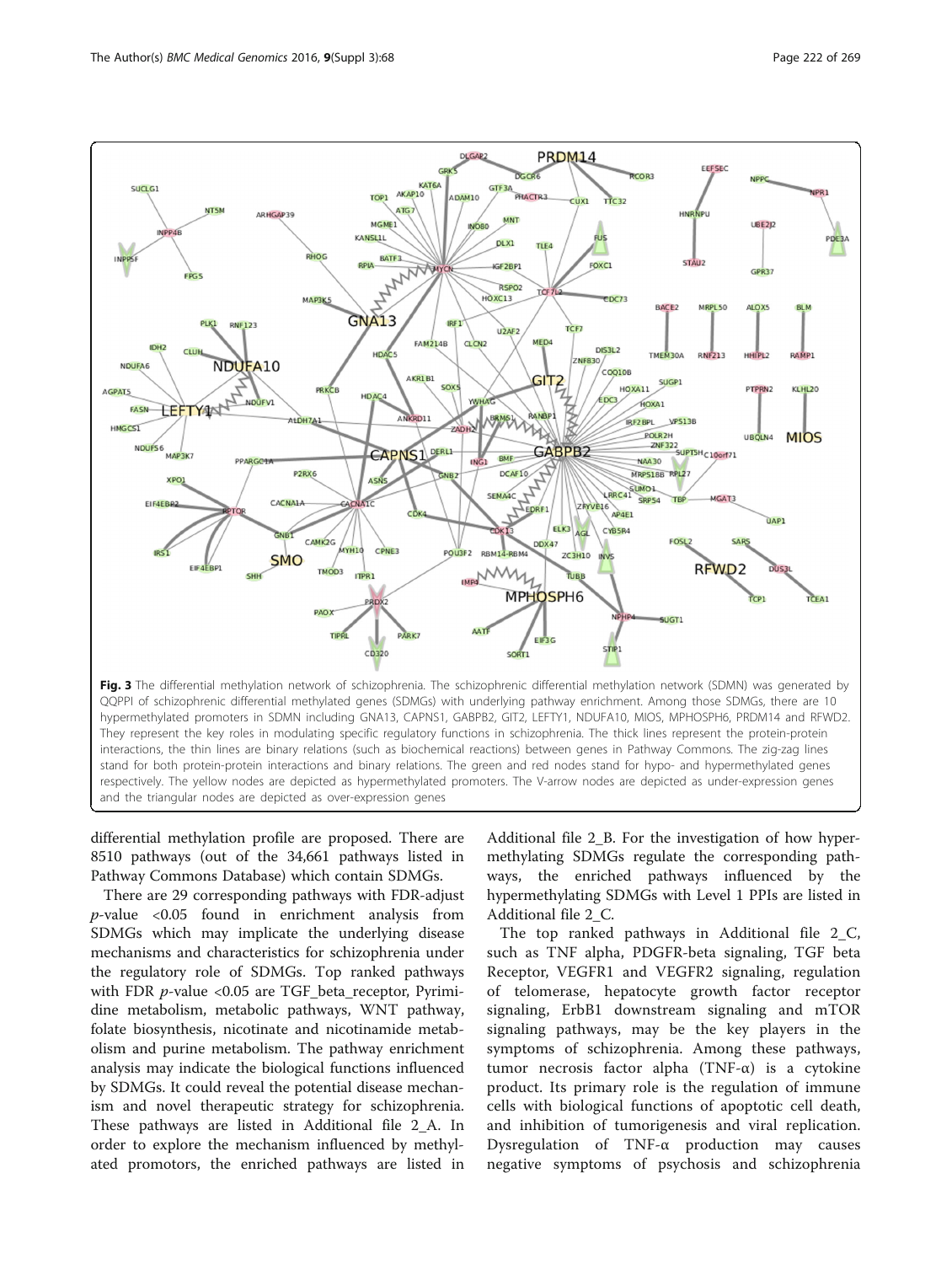<span id="page-6-0"></span>

[[66, 67](#page-10-0)]. Platelet-derived growth factor receptors (PDGF-R) are cell surface tyrosine kinase receptors. Its subunits -A and -B are important factors which regulate cell proliferation, cellular differentiation, cell growth and neuronal development. The genes for platelet-derived growth factor beta (PDGFB) and PDGFB receptor (PDGFBR) may be important in the pathology of schizophrenia through interacting with the DRD2/DRD4 and NMDA receptors [[68\]](#page-10-0). It should be noticed that PDGFRB mRNA transcripts are significantly increased in postmortem brains of schizophrenic patients [\[69](#page-10-0)].

The Wnt pathway and the canonical pathway are targets of antipsychotic treatments. The most consistent abnormalities associated with antipsychotic response are Akt1, glycogen synthase kinase3beta and beta-catenin pathways [[70\]](#page-10-0). VEGF is associated with inflammation reaction. Its serum levels are related to prefrontal cortex abnormalities in schizophrenia [\[71](#page-10-0)]. Shortened telomere length is found in unremitted schizophrenic patients [\[72](#page-10-0)]. A significant decrease is noted in telomerase activity among individuals with schizophrenia [\[73](#page-10-0)]. Hyperactivity of the epidermal growth factor receptor family (ErbB) is implicated in the pathophysiology of schizophrenia. ErbB receptor tyrosine kinases may be novel therapeutic targets for schizophrenia. Deficits in ErbB signaling pathway might contribute to the neurological development of psychiatric diseases [[74](#page-11-0), [75](#page-11-0)]. ErbB inhibitors appear to have anti-dopaminergic actions to alleviate behavioral

symptoms in animal models for schizophrenia [\[76](#page-11-0)]. The mTOR signaling cascade involves in the regulation of neuronal morphology and synaptic plasticity. Disrupted mTOR signaling cause impaired function of protein synthesis in schizophrenia [[55](#page-10-0)]. Those involved pathways are significantly found by enrichment analysis of differential methylated genes with hypermethylated genes and promotor regions. They could reveal the pathology and disease mechanism for schizophrenia.

# Shared disease mechanisms of schizophrenia and other psychiatric disorders

In order to compare the common disease mechanism between schizophrenia and the different psychiatric disorder, a knowledge platform for the exploratory analysis of psychiatric diseases and their associated genes known as PsyGeNET [\[47\]](#page-10-0) was analyzed to search for differential methylated genes of schizophrenia. The platform focuses mainly on major depression, and alcohol and cocaine additions.

There are 308 overlapped genes in PsyGeNET from 1538 SCZCGs, and 64 overlapped genes from 688 SDMGs in promotors and PsyGeNET. The selected genes are listed in Additional file [3.](#page-9-0) Of the 308 overlapped genes from PsyGeNET and SCZCGs, the most frequently appeared  $(>= 7$  psychiatric disorders) genes are DRD2, TPH2, S100B, GAD1, DTNBP1, GFAP and CARTPT among different psychiatric disorders such depressive disorder, bipolar disorder, alcoholism, cocaine-related disorders and suicide. It reveals that those vital mental illnesses in PsyGeNET may share common marker genes with the SCZCGs. The molecular mechanisms for those genes involves Gprotein receptor activity, tryptophan metabolism, cell cycle progression and differentiation, GPCR signaling, glutamate metabolism, neurotransmitter release, actin cytoskeleton reorganization, structural molecule activity and energy balance. They are also pivotal genes in the development of schizophrenia, bipolar disorder, major depressive disorder, cocaine dependence and Alzheimer's disease [[77](#page-11-0)–[84\]](#page-11-0).

Of all 64 overlapped genes from the SDMGs and PsyGeNET, the most frequent appeared genes are NR3C2, HDAC5, FTO, XBP1, RNF41 and NDUFV1. Those are pivotal genes for alcoholism, schizophrenia, major depression, bipolar disorder [[85](#page-11-0)–[90](#page-11-0)]. The involved biological functions of transcription factor activity, steroid hormone receptor activity, transcriptional regulation, cell cycle progression and developmental events, oxidative RNA demethylase activity and NADH dehydrogenase (ubiquinone) activity. The shared pathways are signaling by GPCR, immune system and metabolism.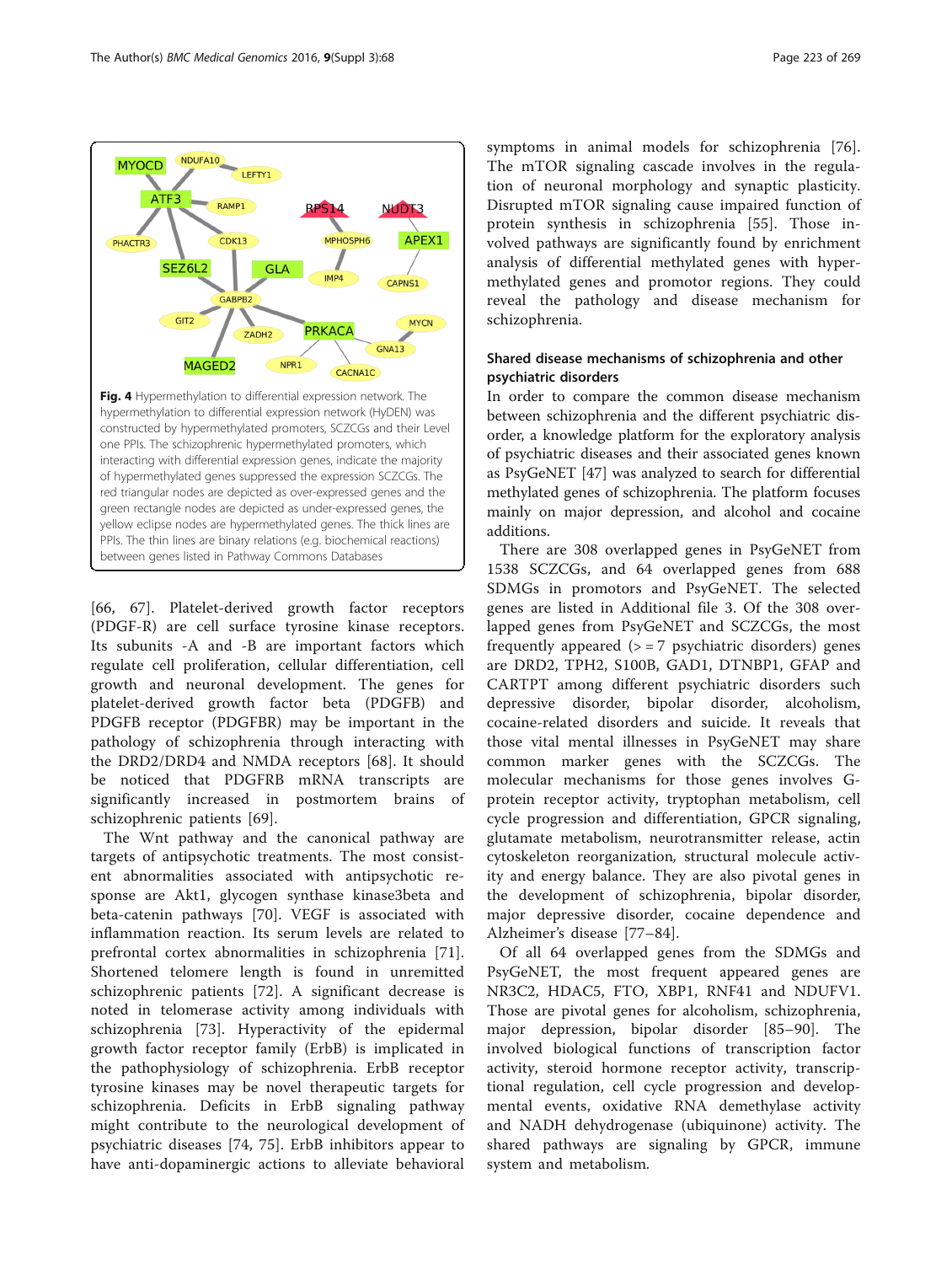# Protein complexes and genetic interactions in SDMGs and **SCZCGs**

In order to understand the involved protein complexes in schizophrenia of how SDMGs interact with the expression level of SCZCGs, we searched CORUM for the potential protein complexes responsible for the regulation and epigenetic mechanism in schizophrenia. CORUM is a database that provides information of experimentally characterized protein complexes from human resource to predict the occurrence of protein complexes in different polygenetic groups [\[91](#page-11-0)]. We analyzed the gene groups from SDMGs and SCZCGs, and searched against CORUM to find the potential protein complexes related to the etiology of schizophrenia from alteration of DNA methylation. The protein complexes involved in SDMGs and SCZCGs are listed in Additional file [4.](#page-9-0)

The most important protein complexes involved in SDMGs and SCZCGs may include Nop56p-associated pre-rRNA complex, ribosome related subunit, mitochondrial respiratory chain complex I, TFTC complex and PCAF complex. The biological functions of those complexes are associated with ribosome biosynthesis, mitochondrial dysfunction and pre-rRNA processing. However, the top ranked complexes represented in SDMGs including SMCC complex, Mediator complex, Nop56p-associated pre-rRNA complex, CDC5L complex, CF IIAm complex and 55S mitochondrial ribosome complex. These complexes are translated by aberrant SDMGs to perform specific protein functions, which might be the potential molecular mechanism in epigenetic regulation for schizophrenia. The inheritable alterations of these complexes might explain the roles of hereditary factors in the etiology of schizophrenia with DNA methylation [[92\]](#page-11-0).

#### **Discussion**

# The roles of DNA differential methylation in schizophrenia

External factors such as environmental stress are known to cause the onset of schizophrenia. Exposure to stress induces stable changes by transcriptional dysfunction, resulting in aberrant changes of genetic expression, neural circuit functions and ultimately, behavior changes and disease symptoms [[93\]](#page-11-0). Epigenetic factors such as aberrant DNA methylation have important roles in regulating gene expression [\[94](#page-11-0)]. Epigenetic changes may be one of the pivotal features of many human mental disorders. In cancer etiology, the promoter hypermethylation also plays a major role by aberrant transcription of critical regulator genes such as tumor suppressor genes with the implications for the hypomethylation factors in the novel treatment strategy of cancer [\[95](#page-11-0)].

Epigenetic mechanism produces DNA methylation which alter gene expression without altering underlying DNA sequence. Epigenetic changes may be passed on for multiple generations by cell division [[96](#page-11-0)]. Evidences of linkage analysis in schizophrenic family suggest a hereditary susceptibility [[97\]](#page-11-0). The methylation of DNA confers long-term epigenetic silencing which could be reprogrammed by demethylation of DNA repair [\[98\]](#page-11-0). It is implicated that the epigenetic change, especially from the differentially expression genes, regulate the methylation of SDMGs and the production of corresponding protein complexes.

Methylation in the transcribed region is often correlated with expression, and high levels of gene expression is often associated with low promoter methylation [\[99](#page-11-0)–[101](#page-11-0)]. The hypermethylated genes are usually under-expressed. The relationships between the hypermethylated genes and the differential expression genes in schizophrenia (HyDEN) reveals that the hypermethylated promotors are not necessarily associated with their differential expression level, instead, the interacting genes with hypermethylated SDMGs are mostly under-expressed SCZCGs. These gene interactions may be important in the regulation of corresponding pathways and biological functions for schizophrenia.

Our results suggest that the hypomethylated genes are predominant in schizophrenia. Reducing hypomethylation of SDMGs or SCZCGs could be a novel therapeutic treatment method for schizophrenia. There might be the protective factors as per the etiology of cancer [\[18](#page-10-0)], in which most promotors are hypermethylated. Some hypermethylating agent, such as vitamin B1, could induce up-regulation of methyltransferase and reversion of hypomethylation as an adjuvant treatment in schizophrenia [[102\]](#page-11-0). It has postulated that deficiency of vitamin B1 may result in genetic methylation and biochemical lesion relating to neurotransmitter metabolism in brain, leading to psychotic manifestations [\[103](#page-11-0)].

DNA methylation and histone modifications can alter genome functions under exogenous influences. These heritable changes in gene expression may be more than just changes of DNA sequence. The ribosome-associated PPI network was constructed with SDMGs combined with SCZCGs (Fig. [5\)](#page-8-0), and the topological analysis revealed that groups of hypomethylated genes XPO1, HNRNPU, IGSF8, SND1 and FUS which ingeniously interact with over-expressed genes NCL, FAU and HNRPNPM, as well as with under-expressed genes: EED, TP53, RNF2, HUWE1, SLC25A5 and FN1. It reveals the regulatory role and epigenetic mechanism in schizophrenia with novel targets of therapeutic agents. In the analysis of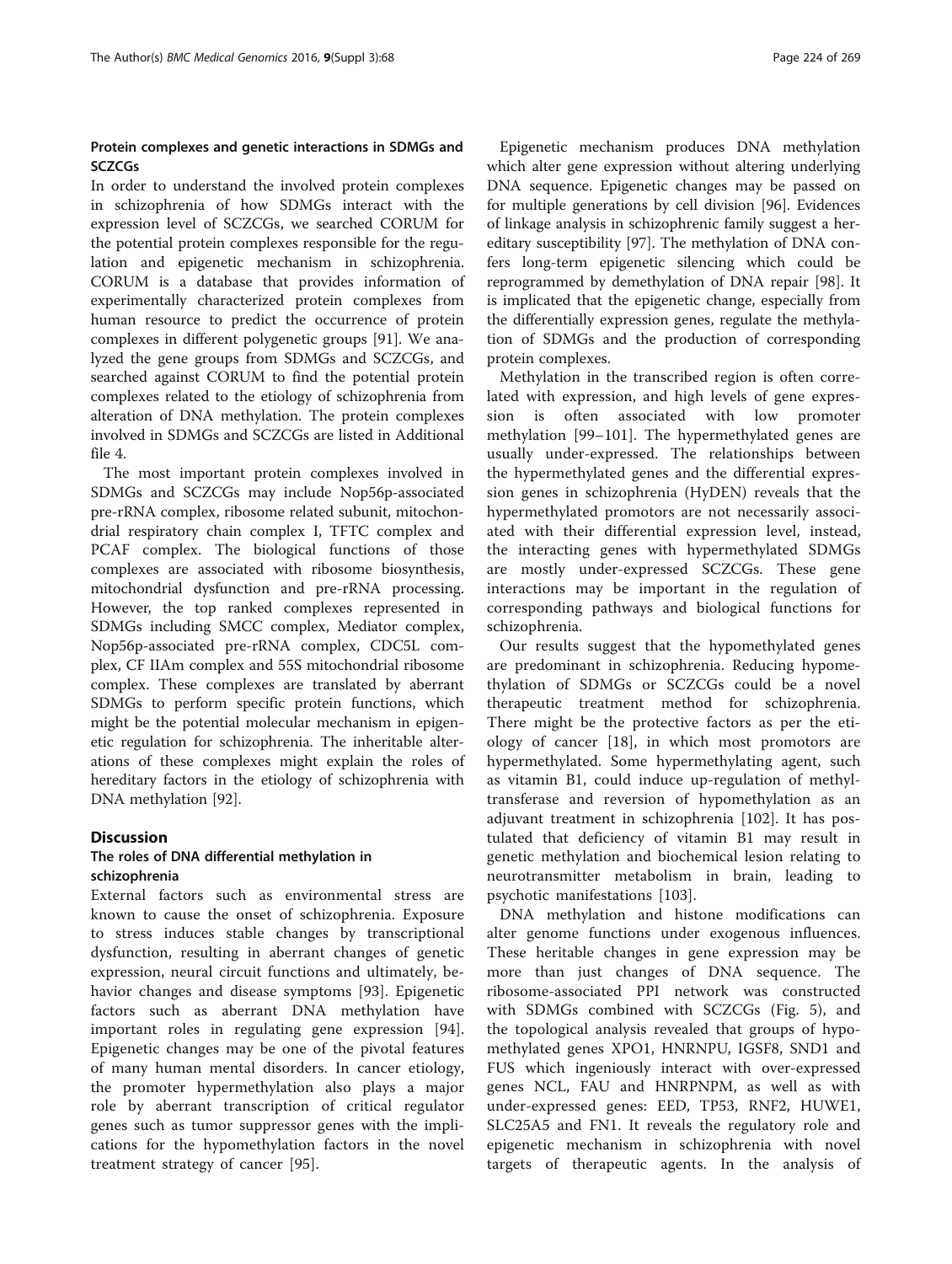<span id="page-8-0"></span>

HyDEN and the regulatory hypomethylated genes in ribosome, there appears to have interactions between differential DNA methylation and differential expression levels. There seems to be interactions among the regulatory factors at different stages of gene expression and genetic inheritance.

In published works, the hypermethylated genes in HIPPO signaling and MAPK signaling pathways have been observed in schizophrenic patients. Hypomethylated promoters in CREB signaling, dopamine-DARPP32 feedback in cAMP signaling and Ephrin receptors have also been noted. CREB3L2 in differential expression genes was under-expressed; CREB3 and PPP1R1B (DARPP32) were hypomethylated in SDMGs. Another example of hypomethylation in FAM63B was found in bipolar disorder. FAM63B was an epigenetic risk gene for schizophrenia and bipolar disorder [\[104](#page-11-0)]. However, FAM65B, FAM64A and FAM69A have been reported as hypomethylated in SDMGs. LRRTM1 hypomethylation in the promoter was reported as a risk factor for the development of schizophrenia [\[105](#page-11-0)]. LRRTM2 was over-expressed in Wu et al. [[20\]](#page-10-0); LRRTM4 was under-expressed in Huang, et al. [\[2](#page-9-0)]. Antipsychotic such as quetiapine decreased the DNA methylation level of the promoter region of SLC6A4. Mood stabilizers could also reverse the hypermethylation process of CpG sites of SLC6A4 to be hypomethylated in bipolar disorder [[106, 107](#page-11-0)]. However, SLC6A9 was under-expressed gene in Huang et al. [[2\]](#page-9-0).

#### Epigenetics in protein complexes for schizophrenia

For the understanding of epigenetic mechanism for schizophrenia, the potential protein complex interactions reveal the relationships between the genomic and the environmental factors during disease development. Among the top ranked complexes, there are reported complexes by literature associated with epigenetic mechanism for schizophrenia. The mediator complex is a key role in regulation of transcription of RNA polymerase II. It was characterized as TRAP complex that facilitates transcriptional activation by thyroid hormone receptor [[108, 109](#page-11-0)]. The mutations in TRAP230 could result in the attenuated functions by p53 activation to target RNA polymerase II [\[110](#page-11-0)] and transcriptional activators by TRAP/Mediator complex correlate with the development of schizophrenia [\[111](#page-11-0), [112](#page-11-0)]. CDC5L complex is essential for the catalytic step of pre-mRNA splicing [\[113](#page-11-0)]. Epigenetic factors such as stress induced prefrontal cognitive dysfunction, schizophrenic patients with DISC1 mutations are vulnerable to the effects of stress by increasing cAMP levels [[114\]](#page-11-0). DISC1 network of PPIs involved CDC5L indicates the protein or complexes that have been linked to schizophrenia [\[115](#page-11-0)]. It implicates that the DISC-1 associated CDC5L complex may explain the epigenetic mechanism in stressinduced prefrontal dysfunction in schizophrenia.

The alteration of mitochondria and dysregulation of energy metabolism in postmortem brain samples may contribute to implication of schizophrenia [\[116, 117](#page-11-0)]. The genetic interactions among mitochondrial genes and many under-expressed SCZCGs indicate the genetic predisposition of mitochondria dysfunction in schizophrenia. The genetic interactions between mitochondria and schizophrenia may be revealed by the DRD2- NDUFS7 and the FLNA-ARRB2 interactions [\[2](#page-9-0)]. In this study, NDUFA10 in HyDEN has found to be associated with the abnormalities of mitochondrial function in schizophrenia [\[58\]](#page-10-0). It plays a key role in respiratory electron transport chain responded to the exposure of antipsychotics [\[59](#page-10-0)]. NDUFA10 mutation causes mitochondrial complex I deficiency. It is associated with the progressive neurodegenerative disease such as Leigh syndrome [\[118\]](#page-11-0), which possibly shares the same etiopathogeny with schizophrenia [\[119\]](#page-11-0). The mechanism involving NDUFA10 could be novel targets for schizophrenic therapeutic treatments.

#### Conclusions

In order to understand the regulatory role of SDMGs, the epigenetic profiles of DNA differential methylation in schizophrenic postmortem brain samples was analyzed in this study. Aberrant DNA methylation have been associated with various neurodevelopmental and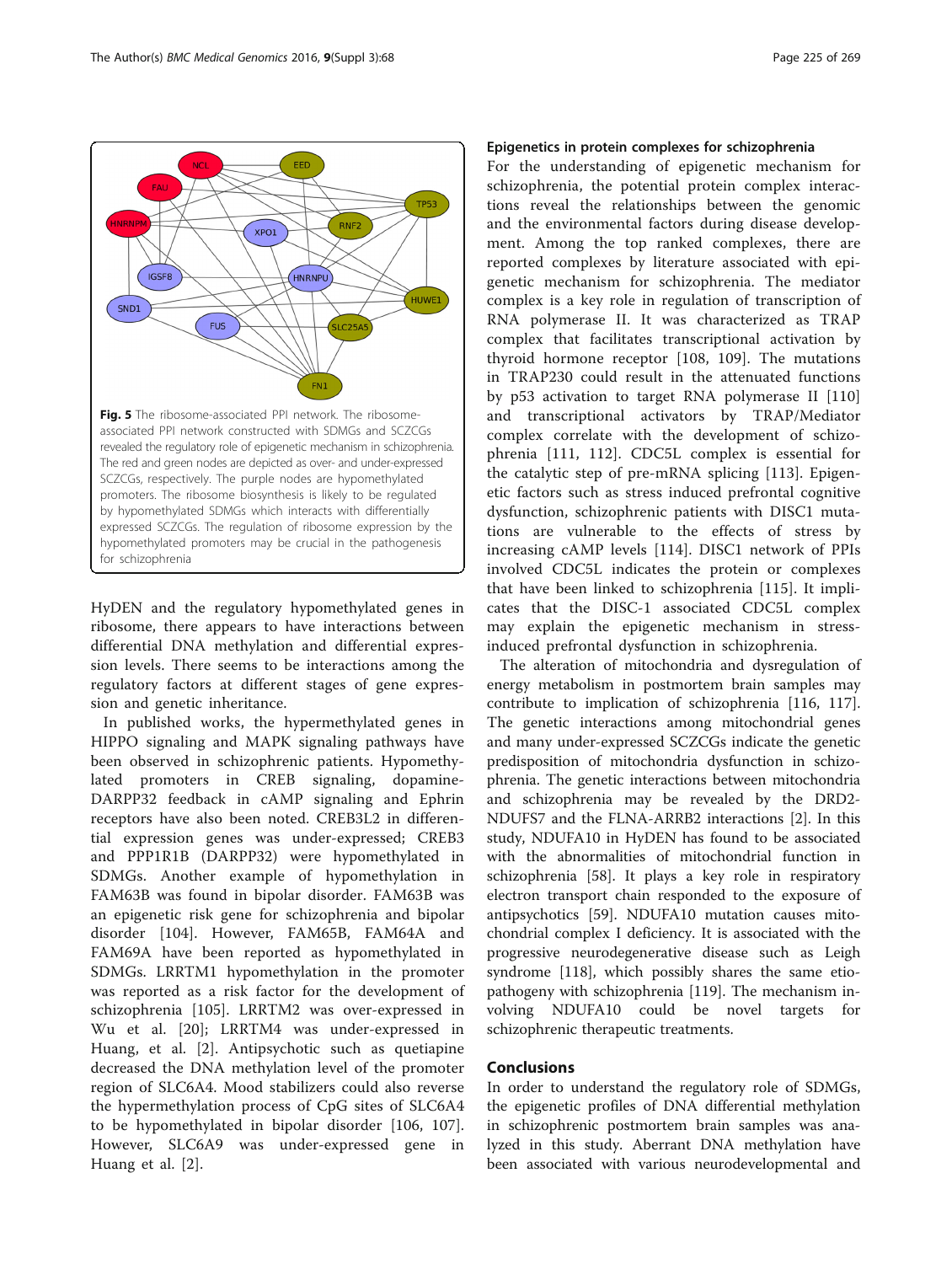<span id="page-9-0"></span>neuropsychiatric disorders. The interactions between SDMGs and SCZCGs may be part of the underlying disease mechanism of schizophrenia, with the DNA differential methylation influencing the levels of gene expression. It is implicated that corresponding complexes and pathways are pivotal and for the disease mechanism for schizophrenia.

The SDMN was extended with the Level 1 PPIs of SDMGs to explore the potential protein complexes and biochemical pathways of the disease mechanism and therapeutic options for schizophrenia. The SDMGs interacted with SCZCGs in a coordinated fashion in schizophrenia. The majority of hypermethylated SDMGs were associated with the under-expression of SCZCGs, indicating the regulatory role of hypermethylated promotors to suppress SCZCGs and the consequent suppressiong of coppresponding pathways such as TNF alpha, PDGFR-beta signaling, TGF beta Receptor, VEGFR1 and VEGFR2 signaling, regulation of telomerase, hepatocyte growth factor receptor signaling, ErbB1 downstream signaling and mTOR signaling. The dysfunction of these pathways may be the causes of schizophrenia. Altered DNA methylation, including both hyper and hypo, appears to play a complementary role in schizophrenia development. The predominant hypomethylation of SDMG promoters is distinct from the characteristic predominantly hypermethylation of promotors in cancers. Increasing methylation of these abnormally hypomethylated promotors could be a potential therapeutic option for schizophrenia.

#### Additional files

[Additional file 1:](dx.doi.org/10.1186/s12920-016-0229-y) Differentially methylated genes with differential expression databases. (XLSX 170 kb)

[Additional file 2:](dx.doi.org/10.1186/s12920-016-0229-y) Pathway enrichment analysis of SDMGs, hypermethylating SDMGs and SDMGs with level 1 PPI. (XLSX 576 kb)

[Additional file 3:](dx.doi.org/10.1186/s12920-016-0229-y) The shared common genes of 688 SDMG promoters and PsyGeNET. (XLSX 20 kb)

[Additional file 4:](dx.doi.org/10.1186/s12920-016-0229-y) The protein complexes involved in SDMGs and SCZCGs. (XLSX 27 kb)

#### Acknowledgements

We would like to give special thanks to Beitou Branch, Tri-Service General Hospital, National Defense Medical Center for providing space and facilities for necessary computing machine and discussion. We are grateful that Information Technology Center, Kainan University provided highperformance computing resources. We also thank T. T. H. Tsao for polishing the English of this paper. This research project was funded by MOST grant (Project ID: MOST-105-2221-E-424-004-).

#### Declaration

This article has been published as part of BMC Medical Genomics Volume 9 Supplement 3, 2016. 15th International Conference on Bioinformatics (INCOB 2016): medical genomics. The full contents of the supplement are available online [https://bmcmedgenomics.biomedcentral.com/articles/supplements/](https://bmcmedgenomics.biomedcentral.com/articles/supplements/volume-9-supplement-3) [volume-9-supplement-3](https://bmcmedgenomics.biomedcentral.com/articles/supplements/volume-9-supplement-3) .

#### Funding

Publication charges for this article were funded by the first author's institution.

#### Availability of data and materials

All data generated or analyzed during this study are included in this published article.

#### Authors' contributions

KCH interpreted the results, drafted the manuscript and contributed to the design of the bioinformatics analysis tools. SAL programmed the bioinformatics analysis tools and carried out data analysis. SAL conceived the study and participated in coordination and management of the research project. SAL helped to generate figures, and KCH managed to process the additional files. Both authors read and approved the final manuscript.

#### Competing interests

The authors declare that they have no competing interests.

#### Consent for publication

Not applicable.

#### Ethics approval and consent to participate

Not applicable.

#### Author details

<sup>1</sup>Department of Information Management, Kainan University, Taoyuan Taiwan. <sup>2</sup> Department of Psychiatry, Beitou Branch, Tri-Service General Hospital, National Defense Medical Center, Taipei, Taiwan. <sup>3</sup>Department of Nursing, Ching Kuo Institute of Management and Health, Keelung, Taiwan.

#### Published: 5 December 2016

#### References

- 1. Allen NC, et al. Systematic meta-analyses and field synopsis of genetic association studies in schizophrenia: the SzGene database. Nat Genet. 2008; 40(7):827–34.
- 2. Huang KC, et al. Transcriptome alterations of mitochondrial and coagulation function in schizophrenia by cortical sequencing analysis. BMC Genomics. 2014;15 Suppl 9:S6.
- 3. Akbarian S. Epigenetic mechanisms in schizophrenia. Dialogues Clin Neurosci. 2014;16(3):405–17.
- 4. Li Y, et al. Genome-wide methylome analyses reveal novel epigenetic regulation patterns in schizophrenia and bipolar disorder. Biomed Res Int. 2015;2015:201587.
- 5. Montano C, et al. Association of DNA Methylation Differences With Schizophrenia in an Epigenome-Wide Association Study. JAMA Psychiat. 2016;73(5):506–14.
- 6. Nishioka M, et al. DNA methylation in schizophrenia: progress and challenges of epigenetic studies. Genome Med. 2012;4(12):96.
- 7. Rivollier F, et al. Epigenetics of schizophrenia: a review. Encéphale. 2014; 40(5):380–6.
- 8. Teroganova N, et al. DNA methylation in peripheral tissue of schizophrenia and bipolar disorder: a systematic review. BMC Genet. 2016;17:27.
- 9. Shimabukuro M, et al. Global hypomethylation of peripheral leukocyte DNA in male patients with schizophrenia: a potential link between epigenetics and schizophrenia. J Psychiatr Res. 2007;41(12):1042–6.
- 10. Misiak B, et al. Lower LINE-1 methylation in first-episode schizophrenia patients with the history of childhood trauma. Epigenomics. 2015;7(8): 1275–85.
- 11. Kinoshita M, et al. DNA methylation signatures of peripheral leukocytes in schizophrenia. Neuromolecular Med. 2013;15(1):95–101.
- 12. Grayson DR, Guidotti A. The dynamics of DNA methylation in schizophrenia and related psychiatric disorders. Neuropsychopharmacology. 2013;38(1): 138–66.
- 13. Schilling E, El Chartouni C, Rehli M. Allele-specific DNA methylation in mouse strains is mainly determined by cis-acting sequences. Genome Res. 2009;19(11):2028–35.
- 14. Dong E, et al. Behavioral and molecular neuroepigenetic alterations in prenatally stressed mice: relevance for the study of chromatin remodeling properties of antipsychotic drugs. Transl Psychiatry. 2016;6:e711.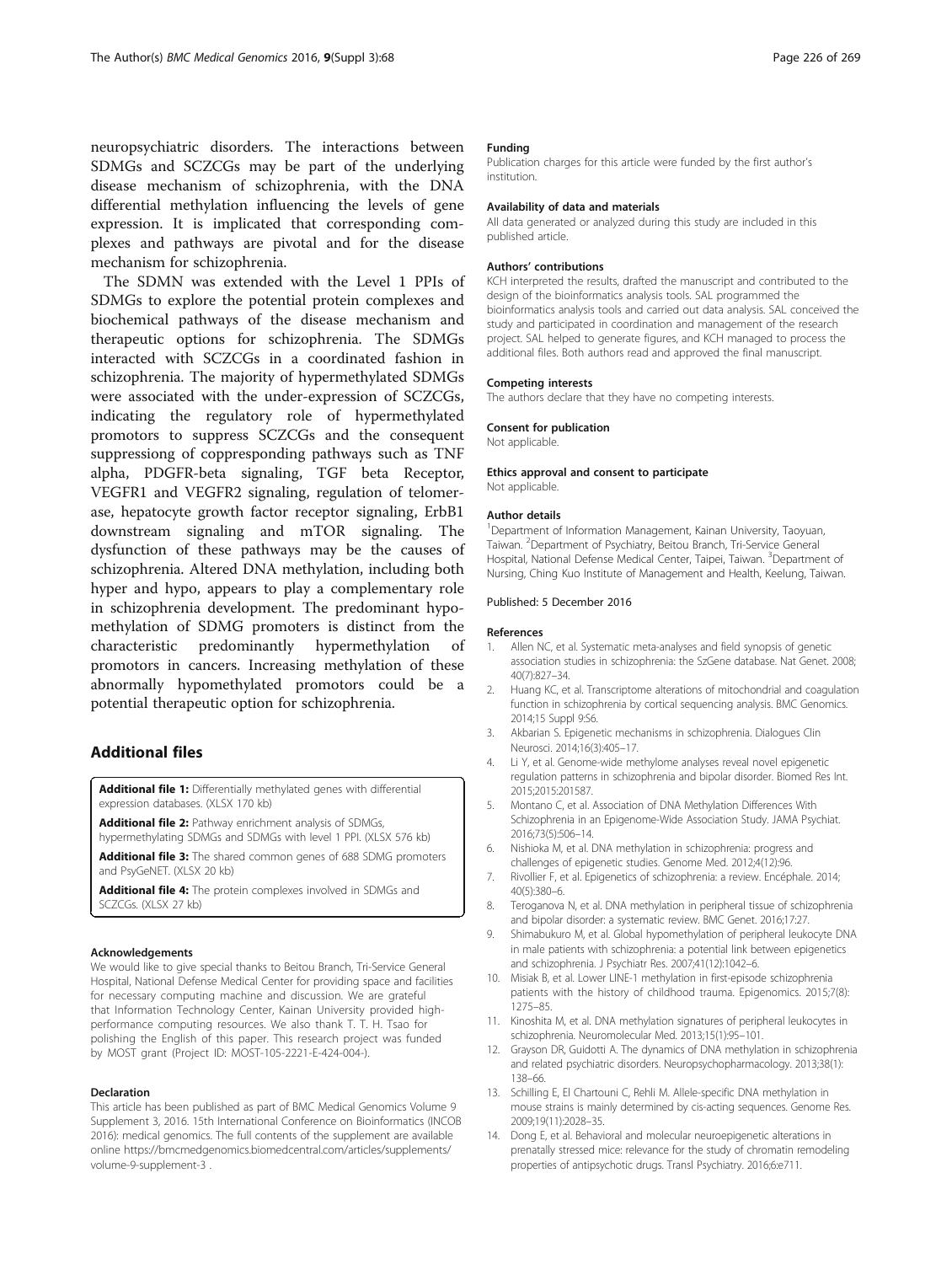- <span id="page-10-0"></span>15. O'Shea KS, McInnis MG. Neurodevelopmental origins of bipolar disorder: iPSC models. Mol Cell Neurosci. 2016;73:63–83.
- 16. Jaffe AE, et al. Mapping DNA methylation across development, genotype and schizophrenia in the human frontal cortex. Nat Neurosci. 2016;19(1):40–7.
- 17. Hannon E, et al. Methylation QTLs in the developing brain and their enrichment in schizophrenia risk loci. Nat Neurosci. 2016;19(1):48–54.
- 18. Huang KC, et al. Analysis of schizophrenia and hepatocellular carcinoma genetic network with corresponding modularity and pathways: novel insights to the immune system. BMC Genomics. 2013;14 Suppl 5:S10.
- 19. Lee SA, et al. Construction and analysis of the protein-protein interaction networks for schizophrenia, bipolar disorder, and major depression. BMC Bioinformatics. 2011;Suppl 13:S20.
- 20. Wu JQ, et al. Transcriptome sequencing revealed significant alteration of cortical promoter usage and splicing in schizophrenia. PLoS One. 2012;7(4): e36351.
- 21. Sun J, et al. Schizophrenia gene networks and pathways and their applications for novel candidate gene selection. PLoS One. 2010;5(6): e11351.
- 22. Beveridge NJ, et al. Schizophrenia is associated with an increase in cortical microRNA biogenesis. Mol Psychiatry. 2010;15(12):1176–89.
- 23. Strimmer K. fdrtool: a versatile R package for estimating local and tail areabased false discovery rates. Bioinformatics. 2008;24(12):1461–2.
- 24. Lee SA, et al. POINeT: protein interactome with sub-network analysis and hub prioritization. BMC Bioinformatics. 2009;10:114.
- 25. Cerami EG, et al. Pathway Commons, a web resource for biological pathway data. Nucleic Acids Res. 2011;39(Database issue):D685–90.
- 26. Bader GD, et al. BIND–The Biomolecular Interaction Network Database. Nucleic Acids Res. 2001;29(1):242–5.
- 27. Stark C, et al. BioGRID: a general repository for interaction datasets. Nucleic Acids Res. 2006;34(Database issue):D535–9.
- 28. Mattingly CJ, et al. The Comparative Toxicogenomics Database (CTD): a resource for comparative toxicological studies. J Exp Zool A Comp Exp Biol. 2006;305(9):689–92.
- 29. Orchard S, et al. Protein interaction data curation: the International Molecular Exchange (IMEx) consortium. Nat Methods. 2012;9(4):345–50.
- 30. Mathivanan S, et al. An evaluation of human protein-protein interaction data in the public domain. BMC Bioinformatics. 2006;7 Suppl 5:S19.
- 31. Caspi R, et al. The MetaCyc database of metabolic pathways and enzymes and the BioCyc collection of pathway/genome databases. Nucleic Acids Res. 2012;40(Database issue):D742–53.
- 32. Orchard S, et al. The MIntAct project–IntAct as a common curation platform for 11 molecular interaction databases. Nucleic Acids Res. 2014;42(Database issue):D358–63.
- 33. Kanehisa M, et al. Data, information, knowledge and principle: back to metabolism in KEGG. Nucleic Acids Res. 2014;42(Database issue):D199–205.
- 34. Kandasamy K, et al. NetPath: a public resource of curated signal transduction pathways. Genome Biol. 2010;11(1):R3.
- 35. Thomas PD, et al. PANTHER: a browsable database of gene products organized by biological function, using curated protein family and subfamily classification. Nucleic Acids Res. 2003;31(1):334–41.
- 36. Hornbeck PV, et al. PhosphoSitePlus, 2014: mutations, PTMs and recalibrations. Nucleic Acids Res. 2015;43(Database issue):D512–20.
- 37. Schaefer CF, et al. PID: the Pathway Interaction Database. Nucleic Acids Res. 2009;37(Database issue):D674–9.
- 38. Croft D, et al. Reactome: a database of reactions, pathways and biological processes. Nucleic Acids Res. 2011;39(Database issue):D691–7.
- 39. Jewison T, et al. SMPDB 2.0: big improvements to the Small Molecule Pathway Database. Nucleic Acids Res. 2014;42(Database issue):D478–84.
- 40. Wingender E. The TRANSFAC project as an example of framework technology that supports the analysis of genomic regulation. Brief Bioinform. 2008;9(4):326–32.
- 41. Hsu SD, et al. miRTarBase: a database curates experimentally validated microRNA-target interactions. Nucleic Acids Res. 2011;39(Database issue): D163–9.
- 42. Law V, et al. DrugBank 4.0: shedding new light on drug metabolism. Nucleic Acids Res. 2014;42(Database issue):D1091–7.
- 43. Thiele I, et al. A community-driven global reconstruction of human metabolism. Nat Biotechnol. 2013;31(5):419–25.
- 44. Kutmon M, et al. WikiPathways: capturing the full diversity of pathway knowledge. Nucleic Acids Res. 2016;44(D1):D488–94.
- 45. Gutierrez-Sacristan A, et al. PsyGeNET: a knowledge platform on psychiatric disorders and their genes. Bioinformatics. 2015;31(18):3075–7.
- Ruepp A, et al. CORUM: the comprehensive resource of mammalian protein complexes. Nucleic Acids Res. 2008;36(Database issue):D646–50.
- 47. Shannon P, et al. Cytoscape: a software environment for integrated models of biomolecular interaction networks. Genome Res. 2003;13(11):2498–504.
- 48. Sreenivasaiah PK, et al. IPAVS: Integrated Pathway Resources, Analysis and Visualization System. Nucleic Acids Res. 2012;40(Database issue):D803–8.
- 49. Jia P, et al. Network-assisted investigation of combined causal signals from genome-wide association studies in schizophrenia. PLoS Comput Biol. 2012; 8(7):e1002587.
- 50. Sprooten E, et al. Common genetic variants and gene expression associated with white matter microstructure in the human brain. Neuroimage. 2014;97: 252–61.
- 51. Maycox PR, et al. Analysis of gene expression in two large schizophrenia cohorts identifies multiple changes associated with nerve terminal function. Mol Psychiatry. 2009;14(12):1083–94.
- 52. Glatt SJ, et al. Comparative gene expression analysis of blood and brain provides concurrent validation of SELENBP1 up-regulation in schizophrenia. Proc Natl Acad Sci U S A. 2005;102(43):15533–8.
- 53. Tyagi T, et al. Altered expression of platelet proteins and calpain activity mediate hypoxia-induced prothrombotic phenotype. Blood. 2014;123(8): 1250–60.
- 54. Buddhala C, et al. Calpain cleavage of brain glutamic acid decarboxylase 65 is pathological and impairs GABA neurotransmission. PLoS One. 2012;7(3): e33002.
- 55. Gururajan A, van den Buuse M. Is the mTOR-signalling cascade disrupted in Schizophrenia? J Neurochem. 2014;129(3):377–87.
- 56. Frydecka D, et al. Sex differences in TGFB-beta signaling with respect to age of onset and cognitive functioning in schizophrenia. Neuropsychiatr Dis Treat. 2015;11:575–84.
- 57. Frydecka D, et al. Genetic variants in transforming growth factor-beta gene (TGFB1) affect susceptibility to schizophrenia. Mol Biol Rep. 2013;40(10): 5607–14.
- 58. Park C, Park SK. Molecular links between mitochondrial dysfunctions and schizophrenia. Mol Cells. 2012;33(2):105–10.
- 59. Ji B, et al. A comparative proteomics analysis of rat mitochondria from the cerebral cortex and hippocampus in response to antipsychotic medications. J Proteome Res. 2009;8(7):3633–41.
- 60. Lin M, et al. RNA-Seq of human neurons derived from iPS cells reveals candidate long non-coding RNAs involved in neurogenesis and neuropsychiatric disorders. PLoS One. 2011;6(9):e23356.
- 61. Suriben R, et al. beta-Cell Insulin Secretion Requires the Ubiquitin Ligase COP1. Cell. 2015;163(6):1457–67.
- 62. Sawada G, et al. Loss of COP1 expression determines poor prognosisin patients with gastric cancer. Oncol Rep. 2013;30(4):1971–5.
- Ni X, et al. Human p53 tumor suppressor gene (TP53) and schizophrenia: case-control and family studies. Neurosci Lett. 2005;388(3):173–8.
- 64. Sullivan PF, et al. Genomewide association for schizophrenia in the CATIE study: results of stage 1. Mol Psychiatry. 2008;13(6):570–84.
- 65. Stelzl U, et al. A human protein-protein interaction network: a resource for annotating the proteome. Cell. 2005;122(6):957–68.
- 66. Zeni-Graiff M. Peripheral immuno-inflammatory abnormalities in ultra-high risk of developing psychosis. Schizophr Res. 2016;176(2-3):191–5.
- 67. Turhan L, et al. The role of tumour necrosis factor alpha and soluble tumour necrosis factor alpha receptors in the symptomatology of schizophrenia. Nord J Psychiatry. 2016;70(5):342–50.
- 68. Zai G, et al. Weak association of the platelet-derived growth factor beta (PDGFB) and PDGF receptor beta (PDGFRB) genes with schizophrenia and schizoaffective disorder. World J Biol Psychiatry. 2011;12(2):127–33.
- 69. Prabakaran S, et al. Mitochondrial dysfunction in schizophrenia: evidence for compromised brain metabolism and oxidative stress. Mol Psychiatry. 2004; 9(7):684–97. 643.
- 70. Panaccione I, et al. Neurodevelopment in schizophrenia: the role of the wnt pathways. Curr Neuropharmacol. 2013;11(5):535–58.
- 71. Pillai A, et al. Association of serum VEGF levels with prefrontal cortex volume in schizophrenia. Mol Psychiatry. 2016;21(5):686–92.
- 72. Kota LN, et al. Shortened telomere in unremitted schizophrenia. Psychiatry Clin Neurosci. 2015;69(5):292–7.
- 73. Porton B, et al. Telomerase levels in schizophrenia: a preliminary study. Schizophr Res. 2008;106(2-3):242–7.